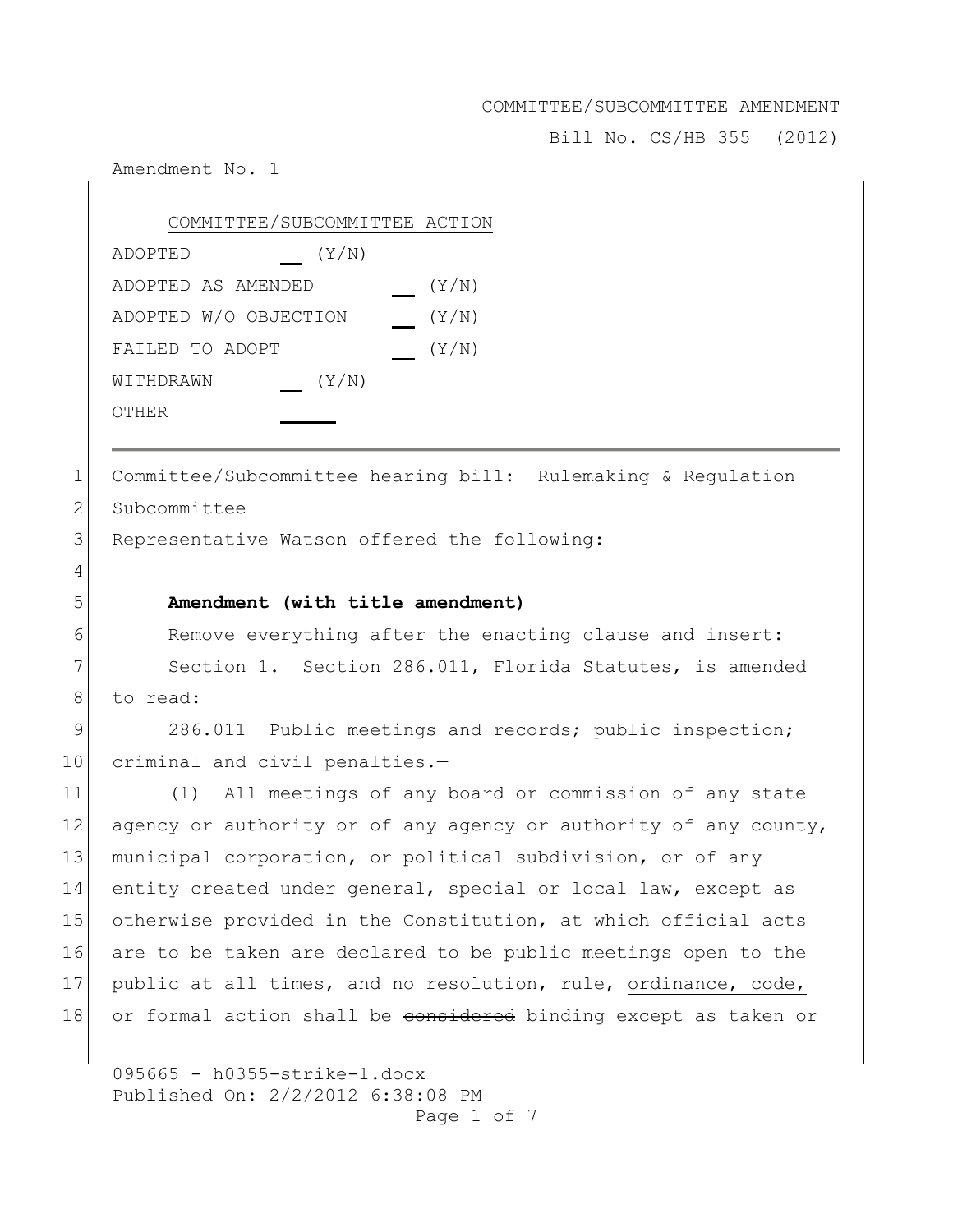Bill No. CS/HB 355 (2012)

Amendment No. 1 095665 - h0355-strike-1.docx Published On: 2/2/2012 6:38:08 PM Page 2 of 7 19 made at such meeting. The following requirements shall apply as 20 to all meetings formal or informal: 21 (a) The board, entity or commission must provide reasonable 22 notice and the matters to be agendaed with all attachments no 23 less than three days prior to  $\theta$  all such meetings, unless 24 emergency in nature then it shall be no less than 24 hours. The 25 agenda may be amended thereafter when necessary. At least two 26 copies of the agenda with all attachments shall be available for 27 public inspection the day of each meeting. 28 (b) Citizens or other persons shall have the right to speak 29 within no less than three minutes, at the discretion of 30 presiding officer such may me extended, on any matter within 31 purview of the board, commission, or entity at the beginning of 32 the meeting either after the call to order or pledge and 33 invocation segment of the agenda as shown in the order printed. 34 (c) Citizens or other persons shall have the right to speak 35 within no less than three minutes, at the discretion of 36 presiding officer such may me extended, on all agenda items 37 which effect appointment of public officers, land use, taxes, 38 fees, rates, fines, rights, and interests of any given citizens, 39 persons or businesses such matters shall not be placed as 40 consent items on the agenda. All other matters such as awards, 41 presentations, reports, minutes, announcements, and internally 42 or solely administrative and ministerial or emergency in nature 43 cited on the agenda shall be at the discretion of the presiding 44 officer to allow public comment. 45 (d) On all matters listed on the agenda for public hearing 46 citizens or other persons shall have the right to speak within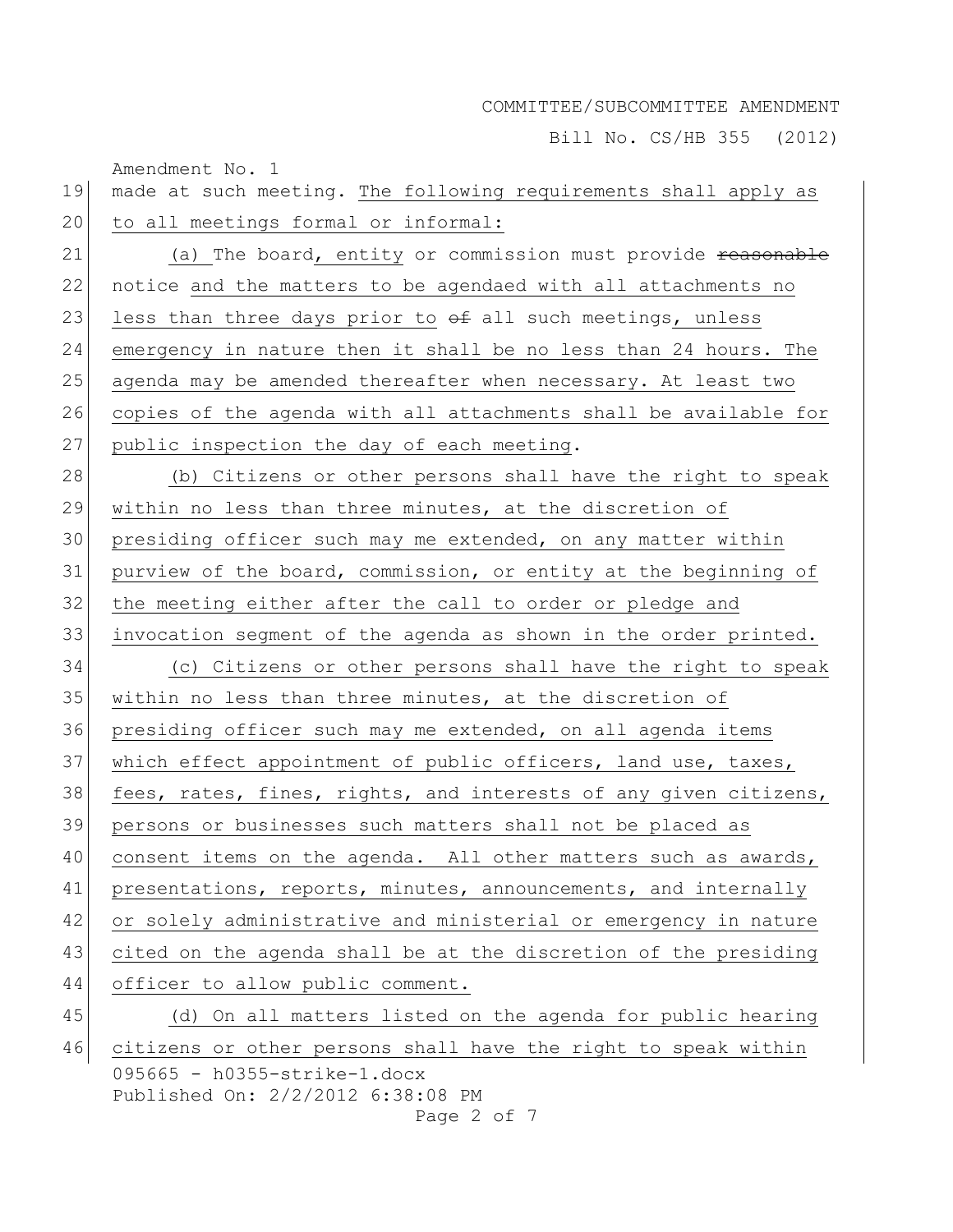Bill No. CS/HB 355 (2012)

| 47 | no less than three minutes, at the discretion of the presiding                   |
|----|----------------------------------------------------------------------------------|
| 48 | officer such may me extended, whether they are proponents,                       |
| 49 | opponents or undecided on the item pending for action.                           |
| 50 | (e) Questions where clearly asked by citizens or other                           |
| 51 | persons shall be responded to either at the meeting publicly or                  |
| 52 | by some form of correspondence within ten days of the inquiry                    |
| 53 | which answer shall be recorded with the minutes of the meeting                   |
| 54 | for public inspection.                                                           |
| 55 | (f) At the discretion of the presiding officer over any                          |
| 56 | meetings as prescribed in this section in which a large number                   |
| 57 | of individuals wish to be heard, it may be required that                         |
| 58 | representatives of groups or factions on an item, rather than                    |
| 59 | all of the members of the groups or factions, address the board,                 |
| 60 | entity, or commission.                                                           |
| 61 | The minutes of a meeting of any such board or<br>(2)                             |
| 62 | commission of any such state agency or authority, or entity                      |
| 63 | shall be promptly recorded, and such records shall be open to                    |
| 64 | public inspection. The circuit courts of this state shall have                   |
| 65 | jurisdiction to issue injunctions to enforce the purposes of                     |
| 66 | this section upon application by any citizen of this state or                    |
| 67 | other person.                                                                    |
| 68 | (3) (a) Any public officer who violates any provision of                         |
| 69 | this section is quilty of a noncriminal infraction, punishable                   |
| 70 | by fine not exceeding \$500.                                                     |
| 71 | Any person who is a member of a board or commission or<br>(b)                    |
| 72 | of any state agency or authority of any county, municipal                        |
| 73 | corporation, or political subdivision, or of any entity created                  |
| 74 | under general, special or local law who knowingly violates the                   |
|    | 095665 - h0355-strike-1.docx<br>Published On: 2/2/2012 6:38:08 PM<br>Page 3 of 7 |

Amendment No. 1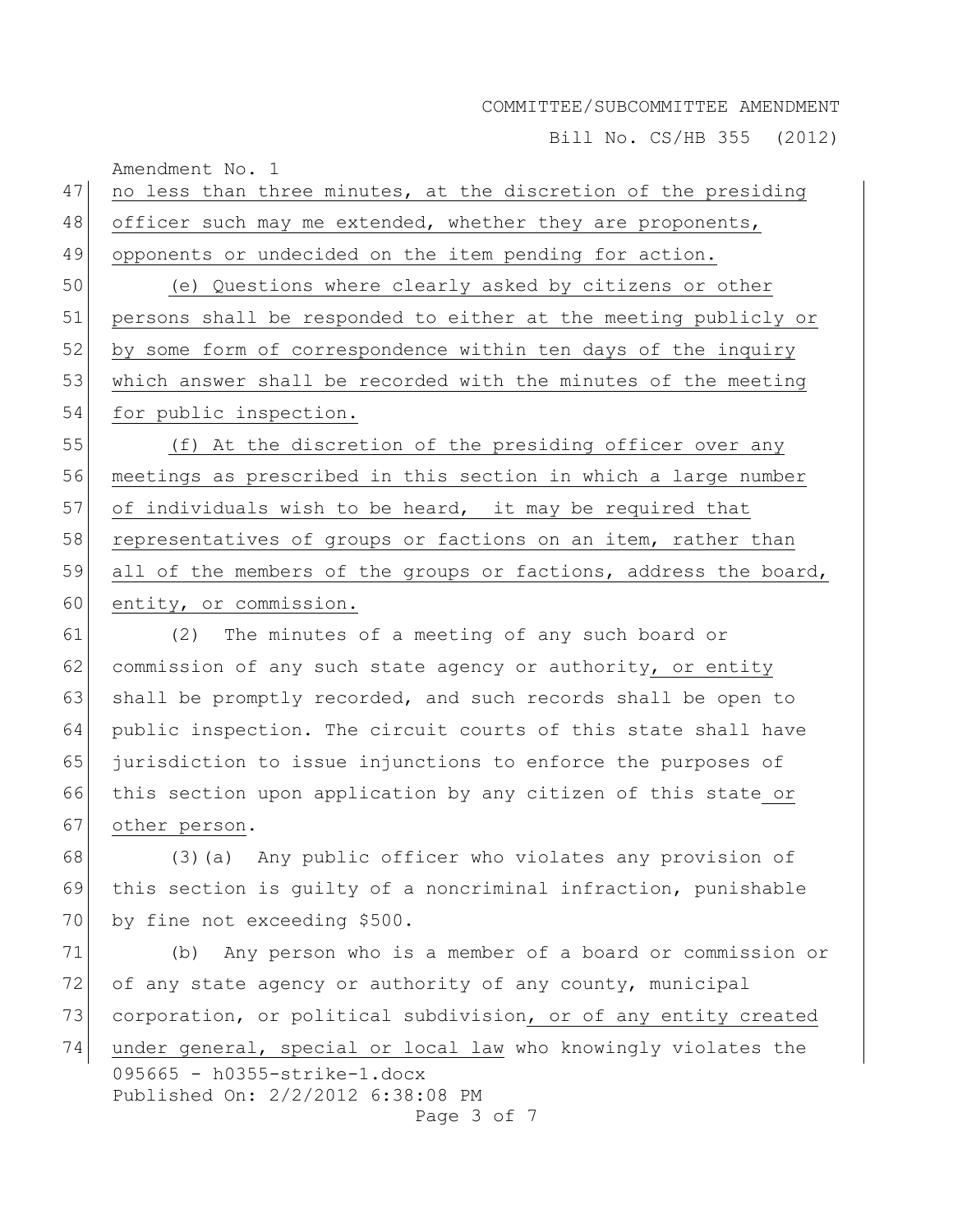Bill No. CS/HB 355 (2012)

Amendment No. 1

75 provisions of this section by attending a meeting not held in 76 accordance with the provisions hereof is guilty of a misdemeanor 77 of the second degree, punishable as provided in s. 775.082 or s. 78 775.083.

79 (c) Conduct which occurs outside the state which would 80 constitute a knowing violation of this section is a misdemeanor 81 of the second degree, punishable as provided in s. 775.082 or s. 82 775.083.

83 (4) Whenever an action has been filed against any board or 84 commission of any state agency or authority or any agency or 85 authority of any county, municipal corporation, or political 86 subdivision, or of any entity created under general, special or 87 local law to enforce the provisions of this section or to 88 invalidate the actions of any such board, entity, commission, 89 agency, or authority, which action was taken in violation of 90 this section, and the court determines that the defendant or 91 defendants to such action acted in violation of this section, 92 the court shall assess a reasonable attorney's fee against such 93 agency, and may assess a reasonable attorney's fee against the 94 individual filing such an action if the court finds it was filed 95 in bad faith or was frivolous. Any fees so assessed may be 96 assessed against the individual member or members of such board 97 or commission; provided, that in any case where the board or 98 commission seeks the advice of its attorney and such advice is 99 followed, no such fees shall be assessed against the individual 100 member or members of the board, entity or commission. However, 101 this subsection shall not apply to a state attorney or his or

095665 - h0355-strike-1.docx Published On: 2/2/2012 6:38:08 PM Page 4 of 7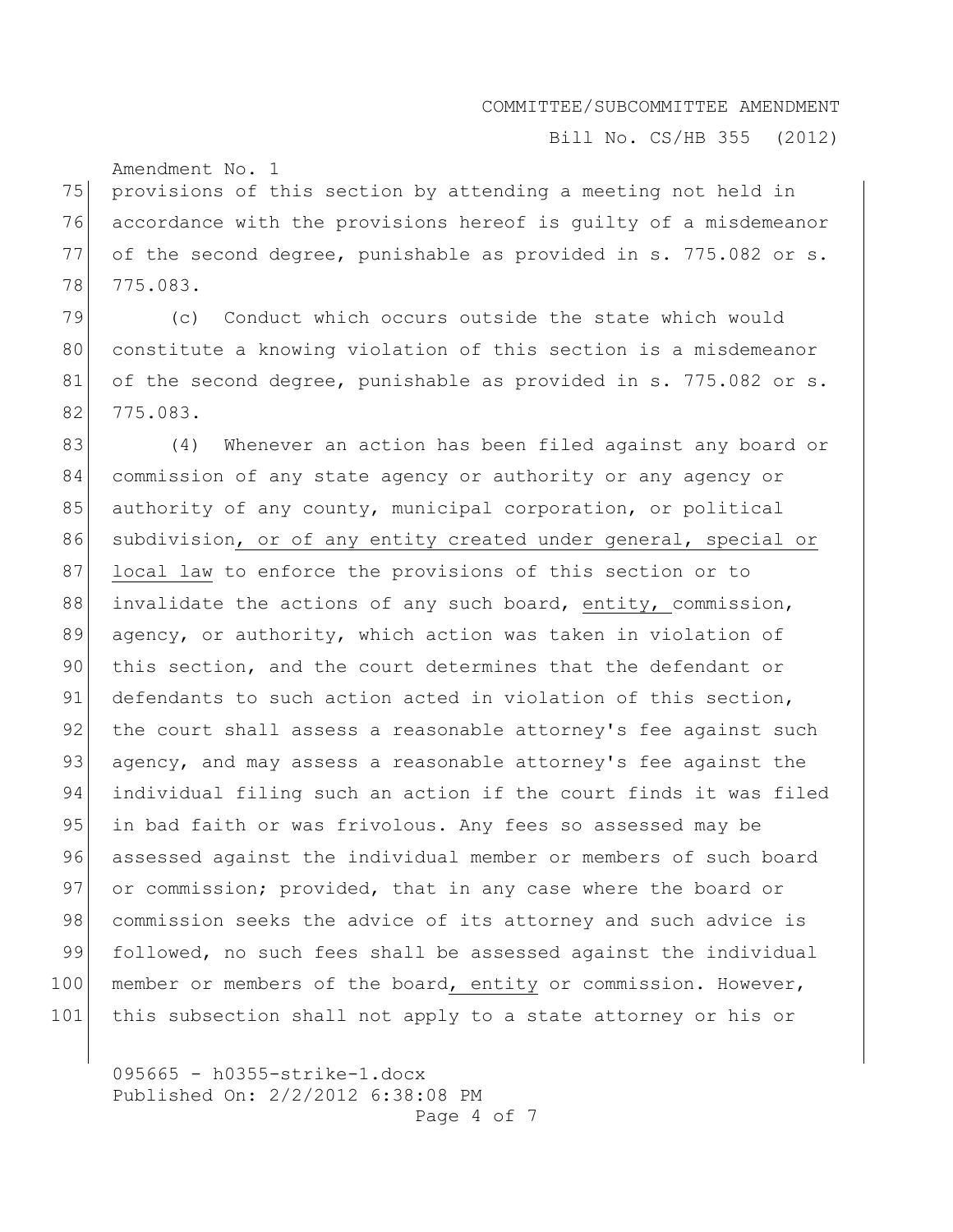Bill No. CS/HB 355 (2012)

102 her duly authorized assistants or any officer charged with 103 enforcing the provisions of this section.

Amendment No. 1

104 (5) Whenever any board or commission of any state agency 105 or authority or any agency or authority of any county, municipal 106 corporation, or political subdivision, or of any entity created 107 under general, special or local law appeals any court order 108 which has found said board, entity, commission, agency, or 109 authority to have violated this section, and such order is 110 affirmed, the court shall assess a reasonable attorney's fee for 111 the appeal against such board, entity, commission, agency, or 112 authority. Any fees so assessed may be assessed against the 113 individual member or members of such board, entity or 114 commission; provided, that in any case where the board, entity 115 or commission seeks the advice of its attorney and such advice 116 is followed, no such fees shall be assessed against the 117 individual member or members of the board, entity or commission.

118 (6) All persons subject to subsection (1) are prohibited 119 from holding meetings at any facility or location which 120 discriminates on the basis of sex, age, race, creed, color, 121 origin, or economic status or which operates in such a manner as 122 to unreasonably restrict public access to such a facility.

123 (7) Whenever any member of any board or commission of any 124 state agency or authority or any agency or authority of any 125 county, municipal corporation, or political subdivision, or of 126 any entity created under general, special or local law is 127 charged with a violation of this section and is subsequently 128 acquitted, the board, entity or commission is authorized to

095665 - h0355-strike-1.docx Published On: 2/2/2012 6:38:08 PM Page 5 of 7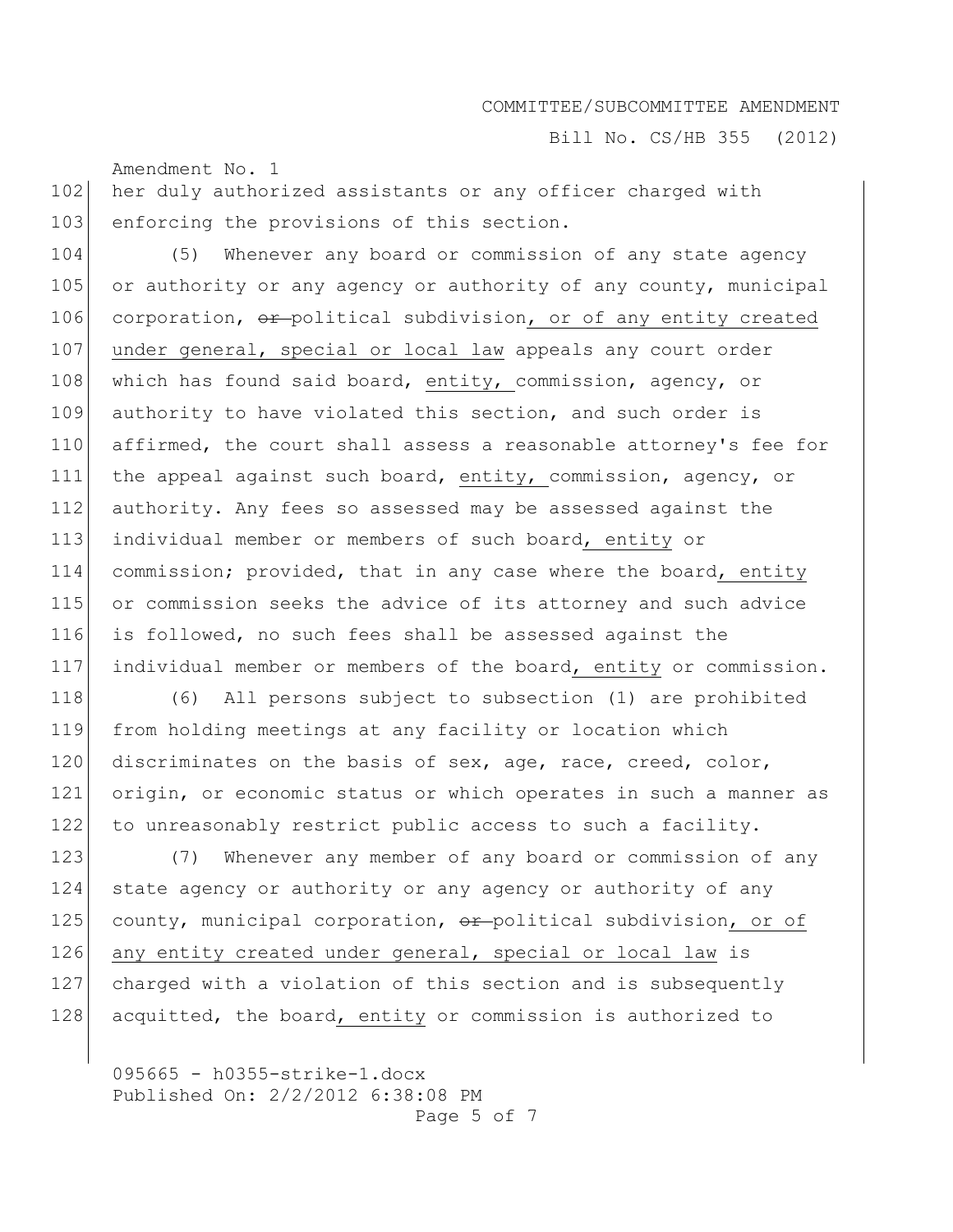Bill No. CS/HB 355 (2012)

Amendment No. 1 129 reimburse said member for any portion of his or her reasonable 130 attorney's fees.

131 (8) Notwithstanding the provisions of subsection (1), any 132 board or commission of any state agency or authority or any 133 agency or authority of any county, municipal corporation, or 134 political subdivision, or of any entity created under general, 135 special or local law, and the chief administrative or executive 136 officer of the governmental entity, may meet in private with the 137 entity's attorney to discuss pending litigation to which the 138 entity is presently a party before a court or administrative 139 agency, provided that the following conditions are met:

140 (a) The board, entity or commission  $\overline{entity's}$  attorney 141 shall advise the entity at a public meeting that he or she 142 desires advice concerning the litigation.

143 (b) The subject matter of the meeting shall be confined to 144 settlement negotiations or strategy sessions related to 145 litigation expenditures.

146 (c) The entire session shall be recorded by a certified 147 court reporter. The reporter shall record the times of 148 commencement and termination of the session, all discussion and 149 proceedings, the names of all persons present at any time, and 150 the names of all persons speaking. No portion of the session 151 shall be off the record. The court reporter's notes shall be 152 fully transcribed and filed with the entity's clerk within a 153 reasonable time after the meeting.

095665 - h0355-strike-1.docx Published On: 2/2/2012 6:38:08 PM Page 6 of 7 154 (d) The board, entity or commission entity shall give 155 reasonable public notice of the time and date of the attorney-156 client session and the names of persons who will be attending